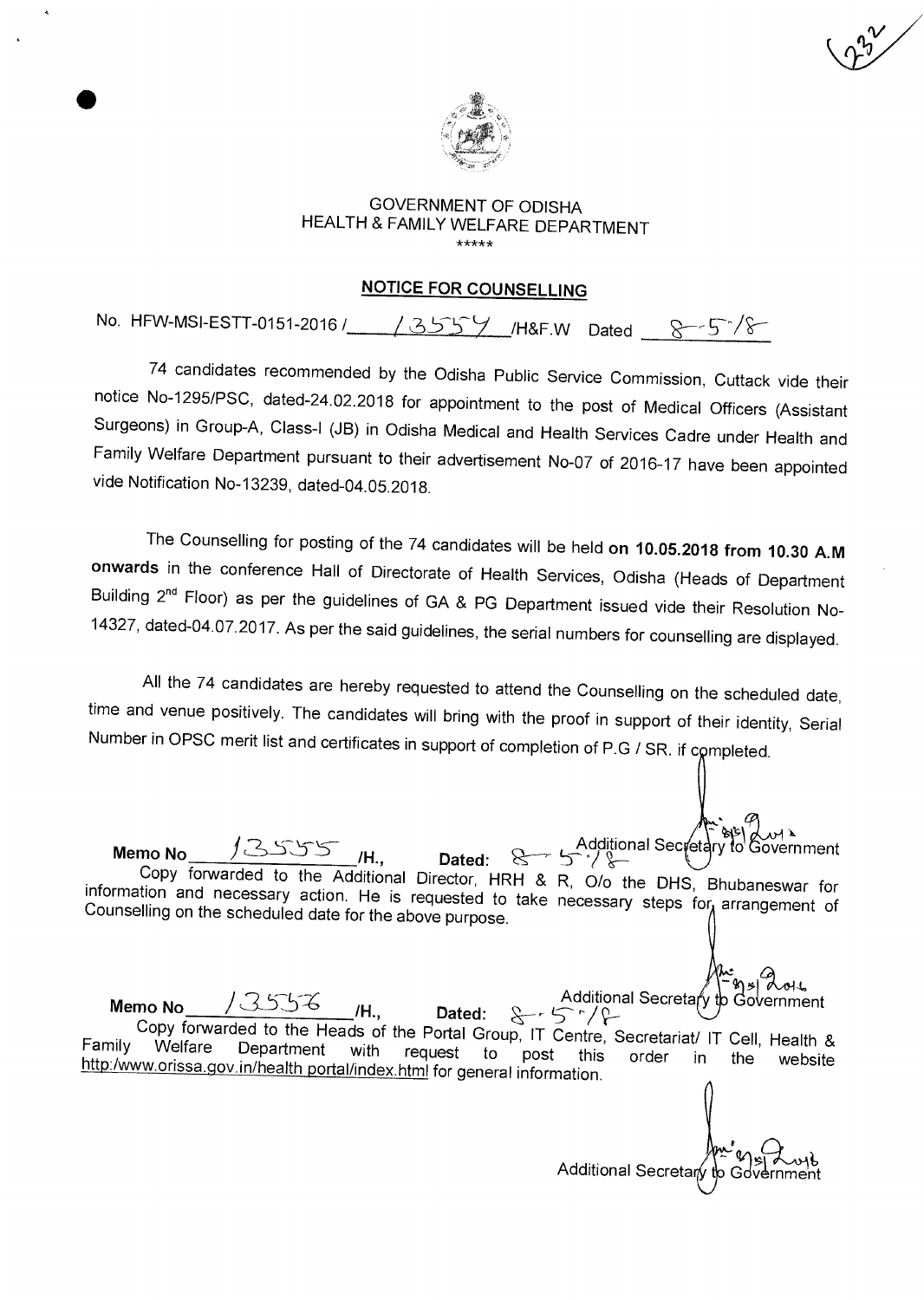### Government of Odisha General Administration & Public Grievance Department

## \*\*\*\*\* RESOLUTION

No. GAD-SC-GCS-0061-2017- IL/32:7*-* /Gen, dated, 04 .07.2017

Subject : Principles for first posting of all newly recruits under the State Government.

The principle of first posting of newly recruited persons to different posts and services under the State Government has engaged the attention of the Government for some time past. In order to ensure transparency and fairness in the first posting of direct recruits to posts and services under the State Government, it has been decided to follow a choice based system which is open and transparent. The following procedure should hence forward be followed for deciding the first place of posting of direct recruits to the State Government Posts and Services.

1. Consequent upon completion of selection process and approval of the select list by the concerned Appointing authorities, the new recruits shall be issued appointment orders without mentioning particular post. In the cases where the new Officers/employees are required to undergo training as per the provisions of the Cadre Rules the appointment order shall also bear mention of the same without detail posting orders. •

2. The concerned Establishment of the Administrative Department shall organise a caunseling session within a week of issue of appointment orders. The Administrative Department will make careful analysis of all the vacant posts and decide to fill up the posts which are essential for the administration and prioritise the same in that order. All the vacant posts with exact place of posting (called Vacant Post List - which must have equal number of posts as the total number of candidates who have been issued appointment orders) shall be made known to all the candidates present on the day of counselling, as well as through online medium\_

3. The appointed candidates are to be placed in eight categories in order of merit as follows:

> $1.ST(W)$ 2.ST(M) 3.SC(W)  $4.SC(M)$ 5.SEBC(W) 6.SEBC(M) 7.UR(W) 8.UR(M)

(Within each of the above eight category lists, PH candidates have to be brought forward to give them overriding priority.)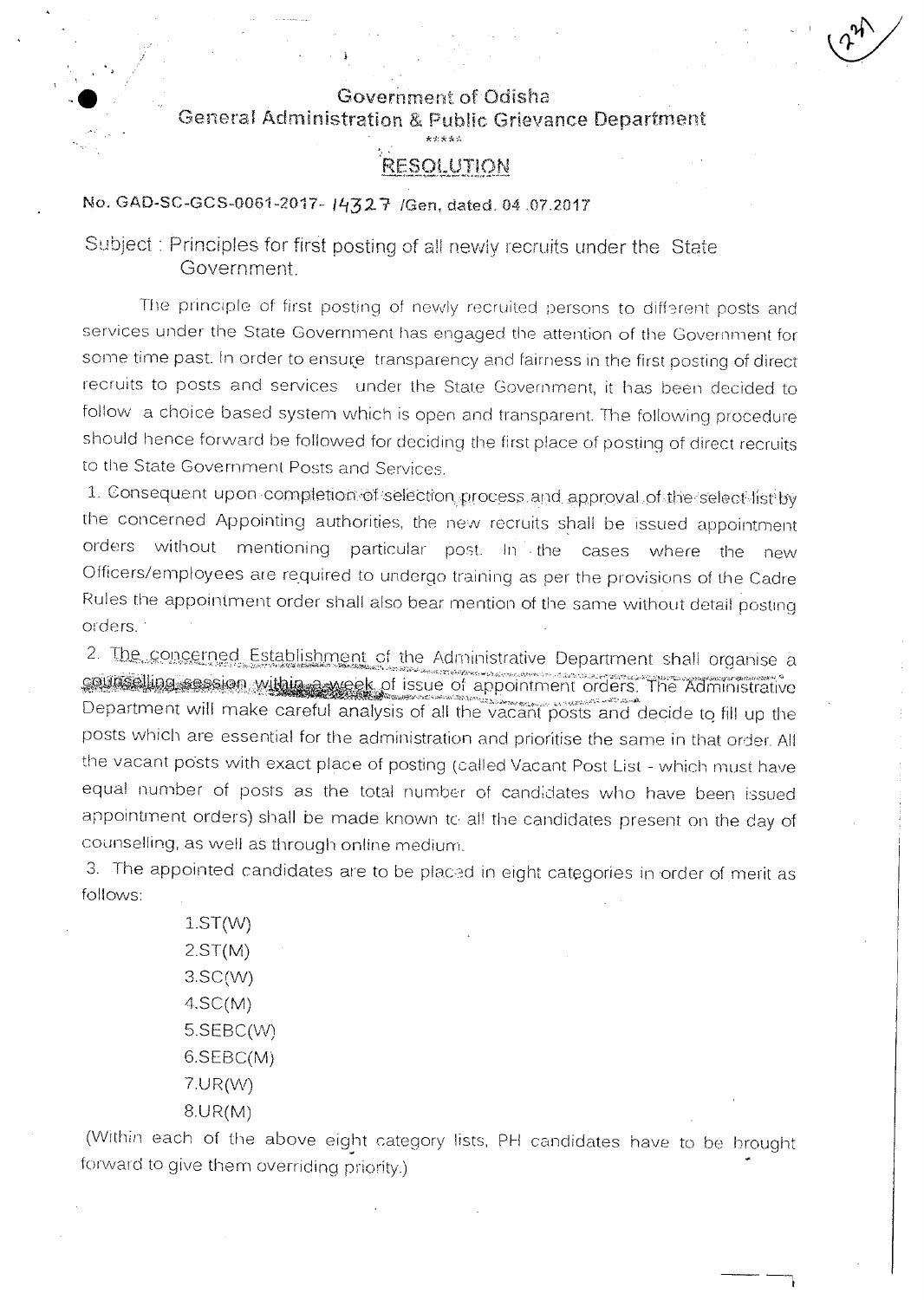4. Once the candidates are placed in these lists, they are to be allowed to exercise their choice of posting out of the Vacant Post List, one by one, while ensuring that that choices are exercised alternately bei-veen reserved and unreserved category candidates in following order-

| $1.$ ST(W)          | 2.UR(W)  | 3.5C(W)                 | $4. \cup R(W)$ |
|---------------------|----------|-------------------------|----------------|
| $5.SEBC(W)$ 6.UR(W) |          | 7. ST(M).               | SLIR(M)        |
| 9.SC(M)             | 10.UR(M) | $11.SEBC(M)$ $12.UR(M)$ |                |

5, The above cycle shall be repeated til all the candidates are allotted against the vacancies. In this process, as the posts are allotted to the first candidate, the Vacant Post List will get reduced by excluding that post and the next candidate will choose from this reduced Vacant Post List and so on. In case within a particular category, women list is exhausted, the male list of that category should be used while seeking the choice of posting. If a particular category, such as SEBC, gets completely exhausted, then to maintain alternate opportunity to reserved and unreserved category, SEBC and UR sequence should be removed, making it four post (ST UR SC UR ) cycle. The candidates shall exercise their choice on the spot according to his turn or concerned Establishment shall ensure written choices/online submission of choices. The process will keep on repeating alternately between reserved and unreserved category of candidates till all the candidates are allotted the posts from Vacant Post List, which will keep getting shorter and shorter after exercise of choice by the candidates. In case of absent candidates or the candidates who have not exercised any choice, the original order of posts in the Vacant Post List will be taken as default order of choice.

6. After completion of allotment of posts to all the appointed candidates, on the same day of counselling, a brief orientation must be organised by the Administrative Department, providing General guidance about Service conditions, HRMS and use of Technology: Conduct Rules, need for maintaining absolute integrity, and orientation towards efficient Public service delivery.

7. Where the new recruits are sent for maining without issuing posting orders, the procedure outlined above, should be adopted on last day of completion of the training. Efforts should also be made to use IT (Information Technology) to automate the entire process.

This shall be effective from the date of issue and must be adhered to scrupulously.

(Order :- Ordered that the Resolution be published in the extraordinary Gazette for general information and copies be forwarded to all Departments, all Heads of • Departments and all Collectors for information.)

By order of the Governor Special Secretary to Government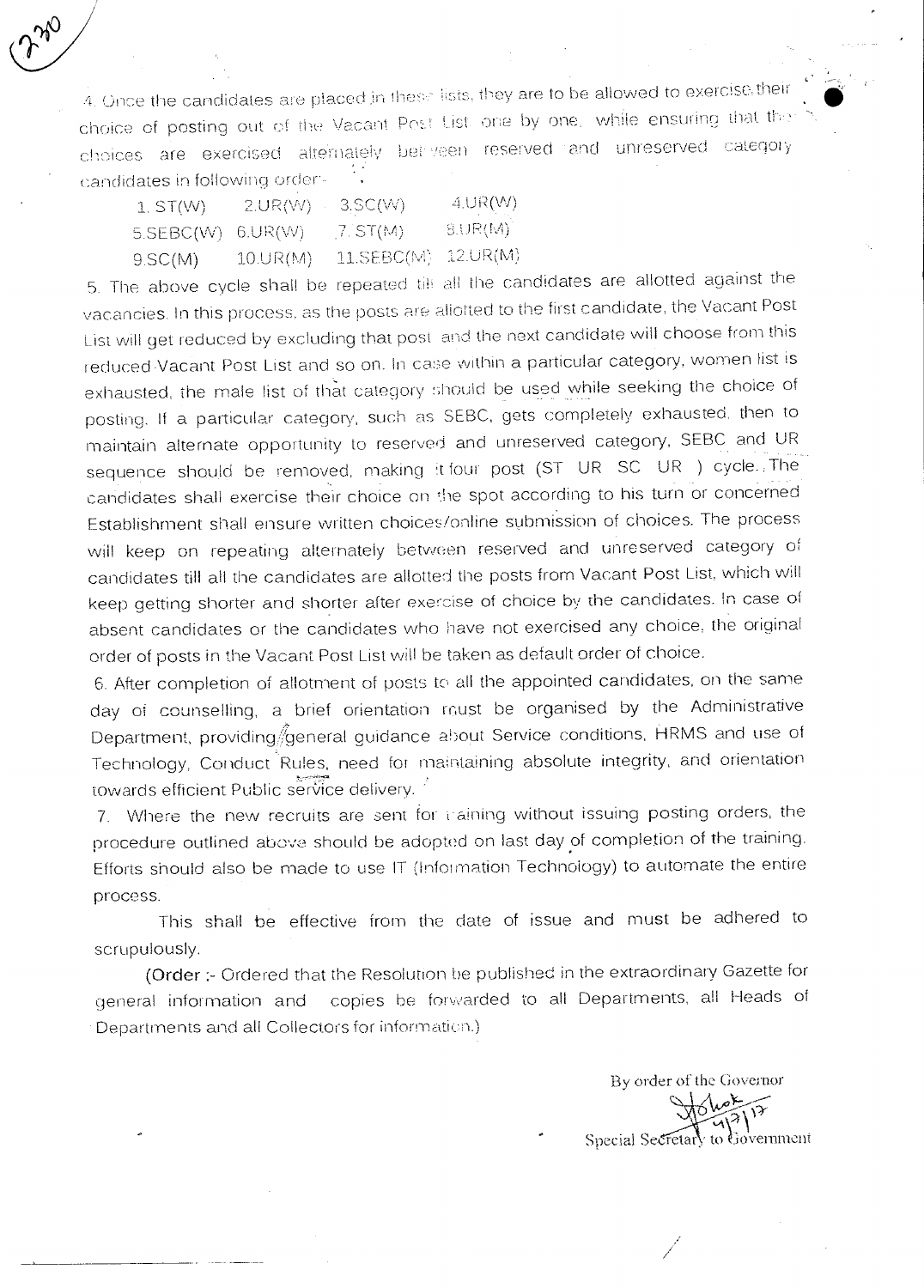# Memo No. 14328 / Gen.. Dated. 04.07.2017

Copy forwarded to the Odisha Gazette Cell in-charge, Odisha Gazette Cell, C/o. Commerce Department for information with request to publish the Notification in the extraordinary issue of the Odisha Gazette and supply 200 copies of the same to this Department for official use.

> $67.11$ Additional Secretary to Government

Memo No. 14329 / Gen., Dated. 04.07.2017

Copy forwarded to all Departments of Government/ all Heads of Departments/ all Collectors/ Registrar, Odisha High Court/ Registrar, Odisha Administrative Tribunal, Bhubaneswar/ Special Secretary, Odisha Public Service Commission, Cuttack/ Secretary, Odisha Staff Selection Commission, Bhubaneswar/Secretary, Odisha Sub-ordinate Staff Selection Commission, Bhubaneswar for information and necessary action.  $\int$ 

> $1,7 -17$ Additional Secretary to Government

Memo No. 14330 / Gen., Dated. 04.07.2017

Copy forwarded to all Branches of G.A. Department / Guard file (10 copies)/ G.A. Department Library (10 copies) for information and necessary action.

Additional Secretary to Government

Memo No. 14331 / Gen., Dated. 04.07.2017

Copy forwarded to the Head of Portal Group, I.T Centre, Secretariat with a request to post this Notification in the website of G.A. Department for general information.

Additional Secretary to Government

f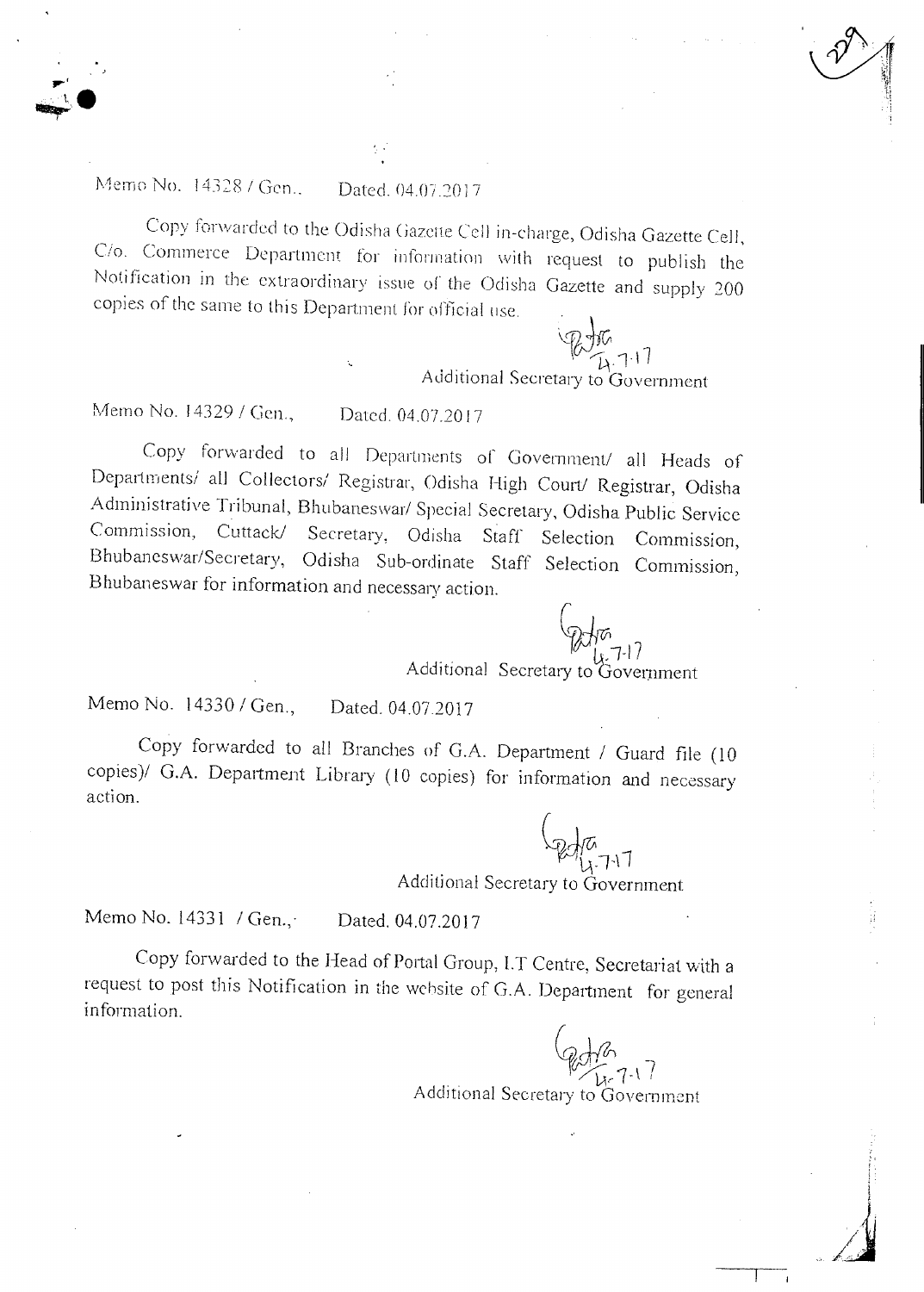| SI. No<br>for<br>Counsel<br>ling | Name                             | D.O.B      | Category<br>to which<br>belongs | Category<br>under<br>which<br>selected | Gender      | <b>OPSC</b><br><b>Merit list</b> |
|----------------------------------|----------------------------------|------------|---------------------------------|----------------------------------------|-------------|----------------------------------|
| 1                                | Dr. Bahan Das                    | 26-04-1989 | <b>SEBC</b>                     | <b>SEBC</b>                            | M           | 70                               |
| $\overline{2}$                   | Dr.Sushree Sangita<br>Patra      | 15-02-1991 | UR.                             | UR.                                    | $\mathsf F$ | 55                               |
| 3                                | Dr. Balaram Khamari              | 04-04-1984 | <b>SEBC</b>                     | <b>SEBC</b>                            | M           | 71                               |
| $\overline{4}$                   | Dr.Kumar Bismaya                 | 01-02-1988 | <b>UR</b>                       | <b>UR</b>                              | M           | $\mathbf{1}$                     |
| 5                                | Dr. Sudipta Kumar Rout           | 10-08-1987 | <b>SEBC</b>                     | <b>SEBC</b>                            | M           | 72                               |
| 6                                | Dr.Neha Samal                    | 30-10-1991 | UR :                            | <b>UR</b>                              | F           | 60                               |
| $\overline{7}$                   | Dr. Gyanadev Meher               | 01-02-1989 | <b>SEBC</b>                     | <b>SEBC</b>                            | M           | 73                               |
| 8                                | Dr. Rajesh Prasad<br>Panda       | 21-06-1990 | <b>UR</b>                       | <b>UR</b>                              | M           | 2                                |
| 9                                | Dr.Prabir Keshari<br>Pradhan     | 16-12-1983 | <b>SEBC</b>                     | <b>SEBC</b>                            | M           | 74                               |
| 10                               | Dr.Arpita Mishra                 | 15-03-1992 | <b>UR</b>                       | <b>UR</b>                              | F           | 62                               |
| 11                               | Dr. Nitu Gupta                   | 15-02-1986 | UR                              | <b>UR</b>                              | $\mathsf F$ | 64                               |
| 12                               | Dr.Beda Prakash Dash             | 06-06-1991 | <b>UR</b>                       | UR.                                    | M           | 3                                |
| 13                               | Dr. Reshmarani Tripathy          | 25-03-1987 | <b>UR</b>                       | UR.                                    | $\mathsf F$ | 65                               |
| 14                               | Dr.Anil Kumar<br>Samantaray      | 20-05-1989 | <b>UR</b>                       | <b>UR</b>                              | M           | 4                                |
| 15                               | Dr. Saswati Kumari Rath          | 26-01-1987 | <b>UR</b>                       | UR.                                    | $\mathsf F$ | 66                               |
| 16                               | Dr. Rakesh Chandra<br>Rout       | 13-07-1987 | UR -                            | <b>UR</b>                              | M           | 5                                |
| 17                               | Dr.Laxmipriya Sahoo              | 21-11-1990 | <b>UR</b>                       | <b>UR</b>                              | F           | 67                               |
| 18                               | Dr. Rohan Pattnaik               | 29-08-1991 | <b>UR</b>                       | <b>UR</b>                              | M           | 6                                |
| 19                               | Dr.Deepika Sahu                  | 27-07-1991 | <b>UR</b>                       | <b>UR</b>                              | F           | 69                               |
| 20                               | Dr.Kanhu Charan Pati             | 18-10-1979 | <b>UR</b>                       | UR                                     | M           | $\overline{7}$                   |
| 21                               | Dr.Subhajyoti Mohanty            | 01-07-1985 | <b>UR</b>                       | <b>UR</b>                              | M           | 8                                |
| 22                               | Dr.S.Dipesh Kumar<br>Prusty      | 17-09-1989 | <b>UR</b>                       | UR.                                    | M           | $\overline{9}$                   |
| 23                               | Dr. Rajendra Prasad<br>Satapathy | 01-07-1987 | <b>UR</b>                       | <b>UR</b>                              | M           | 10                               |
| 24                               | Dr.Preetesh Parijat              | 28-04-1989 | <b>UR</b>                       | <b>UR</b>                              | M           | 11                               |
| 25                               | Dr.Debiprasad Sahoo              | 05-11-1986 | <b>UR</b>                       | <b>UR</b>                              | M           | 12                               |
| 26                               | Dr.Soumya Ranjan<br>Sarangi      | 20-07-1989 | UR.                             | UR.                                    | M           | 13                               |
| 27                               | Dr.Soumyakanta Das<br>Pattanayak | 23-01-1989 | <b>UR</b>                       | <b>UR</b>                              | M           | 14                               |
| 28                               | Dr.Deepak Kumar<br>Nayak         | 05-05-1987 | UR.                             | UR.                                    | M           | 15                               |
| 29                               | Dr.Narayan Sahu                  | 02-04-1988 | <b>UR</b>                       | <b>UR</b>                              | M           | 16                               |
| 30                               | Dr.Kambupani Dash                | 20-06-1983 | UR.                             | <b>UR</b>                              | M           | 17                               |
| 31                               | Dr.Sourav Kumar<br>Panigrahi     | 17-04-1987 | <b>UR</b>                       | <b>UR</b>                              | M           | 18                               |
| 32                               | Dr Vedvyas Mishra                | 17-02-1990 | <b>UR</b>                       | <b>UR</b>                              | M           | 19                               |
| 33                               | Dr.Alok Nath Samal               | 04-11-1990 | <b>UR</b>                       | <b>UR</b>                              | M           | 20                               |
| 34                               | Dr.Deepak Jyoti<br>Mohanty       | 10-05-1988 | UR.                             | <b>UR</b>                              | M           | 21                               |
| 35                               | Dr.Ashutosh Sahoo                | 11-04-1985 | <b>UR</b>                       | <b>UR</b>                              | M           | 22                               |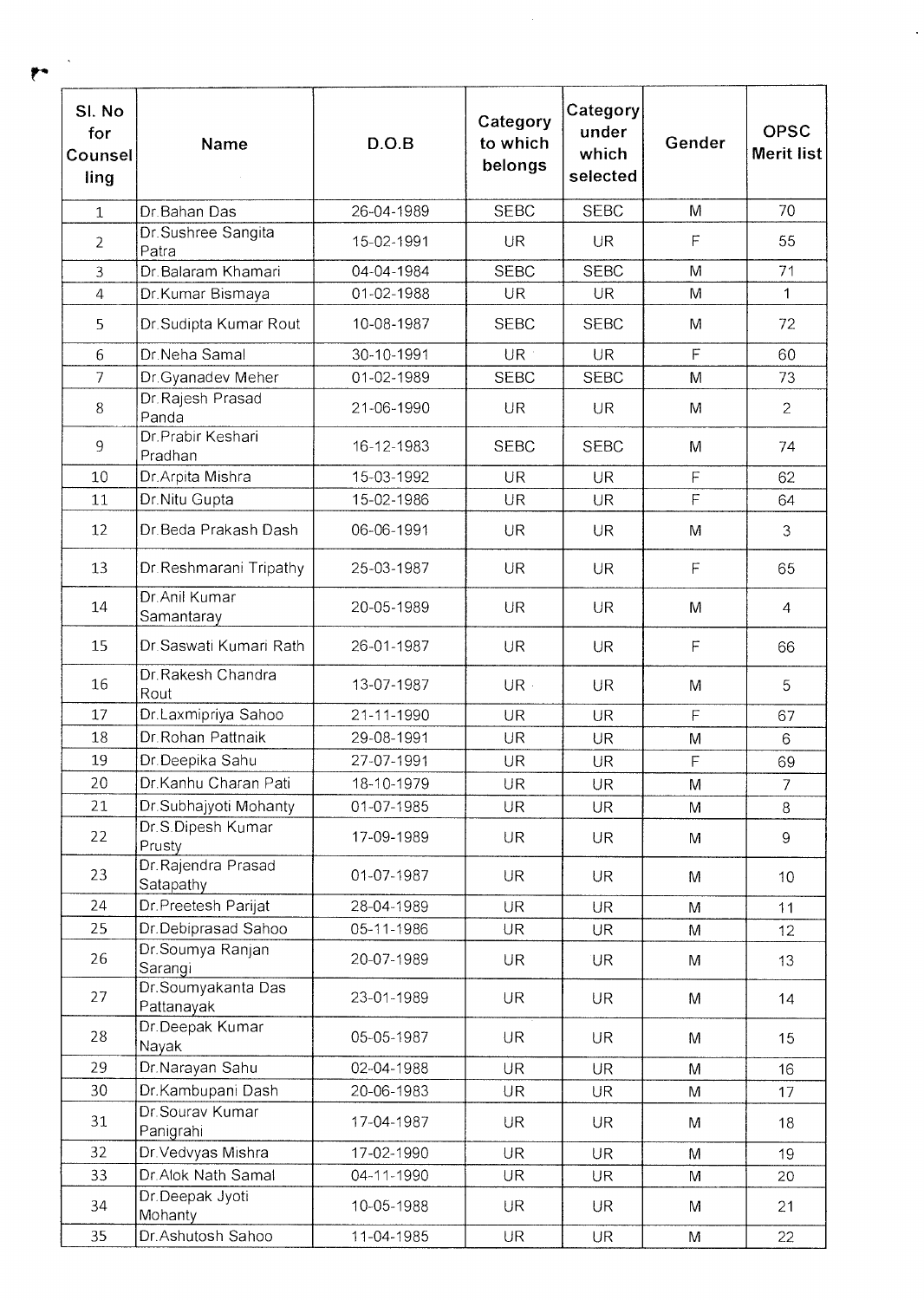| 36 | Dr. Pramit Ballav<br>Panigrahi | 07-11-1985 | UR        | <b>UR</b> | M | 23 |
|----|--------------------------------|------------|-----------|-----------|---|----|
| 37 | Dr.Satyabrata Sahoo            | 14-06-1988 | UR        | <b>UR</b> | M | 24 |
| 38 | Dr.Sandeep Abhijit<br>Pattnaik | 02-11-1989 | <b>UR</b> | <b>UR</b> | M | 25 |
| 39 | Dr.Sandeep Mishra              | 31-03-1992 | <b>UR</b> | UR.       | M | 26 |
| 40 | Dr. Saiprasad Ray              | 21-11-1987 | <b>UR</b> | <b>UR</b> | M | 27 |
| 41 | Dr.Deepak Ranjan Bhol          | 17-04-1988 | <b>UR</b> | <b>UR</b> | M | 28 |
| 42 | Dr. Saumya Ranjan<br>Panda     | 13-05-1986 | <b>UR</b> | <b>UR</b> | M | 29 |
| 43 | Dr.Deepak Choudhury            | 01-03-1988 | UR        | <b>UR</b> | M | 30 |
| 44 | Dr Sagar Ranjan<br>Tripathy    | 17-01-1991 | <b>UR</b> | <b>UR</b> | M | 31 |
| 45 | Dr. Sithun Kumar Patro         | 25-06-1988 | <b>UR</b> | <b>UR</b> | M | 32 |
| 46 | Dr. Sarthak Rout               | 05-04-1992 | <b>UR</b> | UR.       | M | 33 |
| 47 | Dr.Saroj Kumar Purohit         | 29-11-1990 | UR        | UR.       | M | 34 |
| 48 | Dr.Ashok Kumar Panda           | 16-06-1988 | UR        | <b>UR</b> | M | 35 |
| 49 | Dr. Samir Kumar Sarangi        | 03-05-1990 | UR        | <b>UR</b> | M | 36 |
| 50 | Dr.Tapan Kumar<br>Satapathy    | 09-01-1989 | <b>UR</b> | <b>UR</b> | M | 37 |
| 51 | Dr.Ashutosh Patnaik            | 22-08-1991 | <b>UR</b> | <b>UR</b> | M | 38 |
| 52 | Dr.Kasturi Raman Singh         | 23-06-1987 | UR        | <b>UR</b> | M | 39 |
| 53 | Dr. Sraban Kumar Dash          | 09-05-1987 | <b>UR</b> | <b>UR</b> | M | 40 |
| 54 | Dr.Himanshu Sekher<br>Satapthy | 08-10-1984 | UR.       | <b>UR</b> | M | 41 |
| 55 | Dr. Gourav Kumar Mali          | 26-02-1987 | <b>UR</b> | <b>UR</b> | M | 42 |
| 56 | Dr. Snehasisa Dash             | 10-07-1988 | UR        | <b>UR</b> | M | 43 |
| 57 | Dr. Bijnapad Sahoo             | 01-07-1992 | UR        | <b>UR</b> | M | 44 |
| 58 | Dr. Swastik Acharya            | 20-01-1990 | <b>UR</b> | <b>UR</b> | M | 45 |
| 59 | Dr.Bikash Nayak                | 01-08-1987 | <b>UR</b> | <b>UR</b> | M | 46 |
| 60 | Dr.Praveen Kumar<br>Pradhan    | 08-04-1990 | <b>UR</b> | UR.       | M | 47 |
| 61 | Dr.Kishan Chirania             | 02-06-1988 | <b>UR</b> | <b>UR</b> | M | 48 |
| 62 | Dr.Samarjit Mallick            | 15-06-1991 | <b>UR</b> | <b>UR</b> | M | 49 |
| 63 | Dr.Siddhartha Goutam           | 22-07-1987 | <b>UR</b> | UR        | M | 50 |
| 64 | Dr.Rajiv Dwaipayan<br>Mishra   | 27-03-1987 | UR.       | <b>UR</b> | M | 51 |
| 65 | Dr.Sunandan Mohanty            | 24-05-1991 | <b>UR</b> | <b>UR</b> | M | 52 |
| 66 | Dr.Kirana Kumar Sahu           | 15-07-1986 | <b>UR</b> | <b>UR</b> | M | 53 |
| 67 | Dr.Biswajit Samal              | 20-04-1989 | <b>UR</b> | <b>UR</b> | M | 54 |
| 68 | Dr. Narayana Panda             | 22-05-1988 | <b>UR</b> | <b>UR</b> | M | 56 |
| 69 | Dr. Kamala Lochan<br>Mahapatra | 15-07-1991 | UR.       | <b>UR</b> | M | 57 |
| 70 | Dr.Asish Mishra                | 08-07-1988 | <b>UR</b> | <b>UR</b> | M | 58 |
| 71 | Dr.Subash Chandra<br>Subudhi   | 03-10-1989 | UR.       | UR.       | M | 59 |
| 72 | Dr. Chandan Kumar<br>Sahoo     | 26-05-1990 | <b>UR</b> | <b>UR</b> | M | 61 |
| 73 | Dr. Srikant Kumar<br>Satapathy | 20-09-1986 | <b>UR</b> | <b>UR</b> | M | 63 |
| 74 | Dr.Satya Prakash<br>Mohapatra  | 27-06-1992 | UR.       | <b>UR</b> | M | 68 |

 $\mathbf{r}$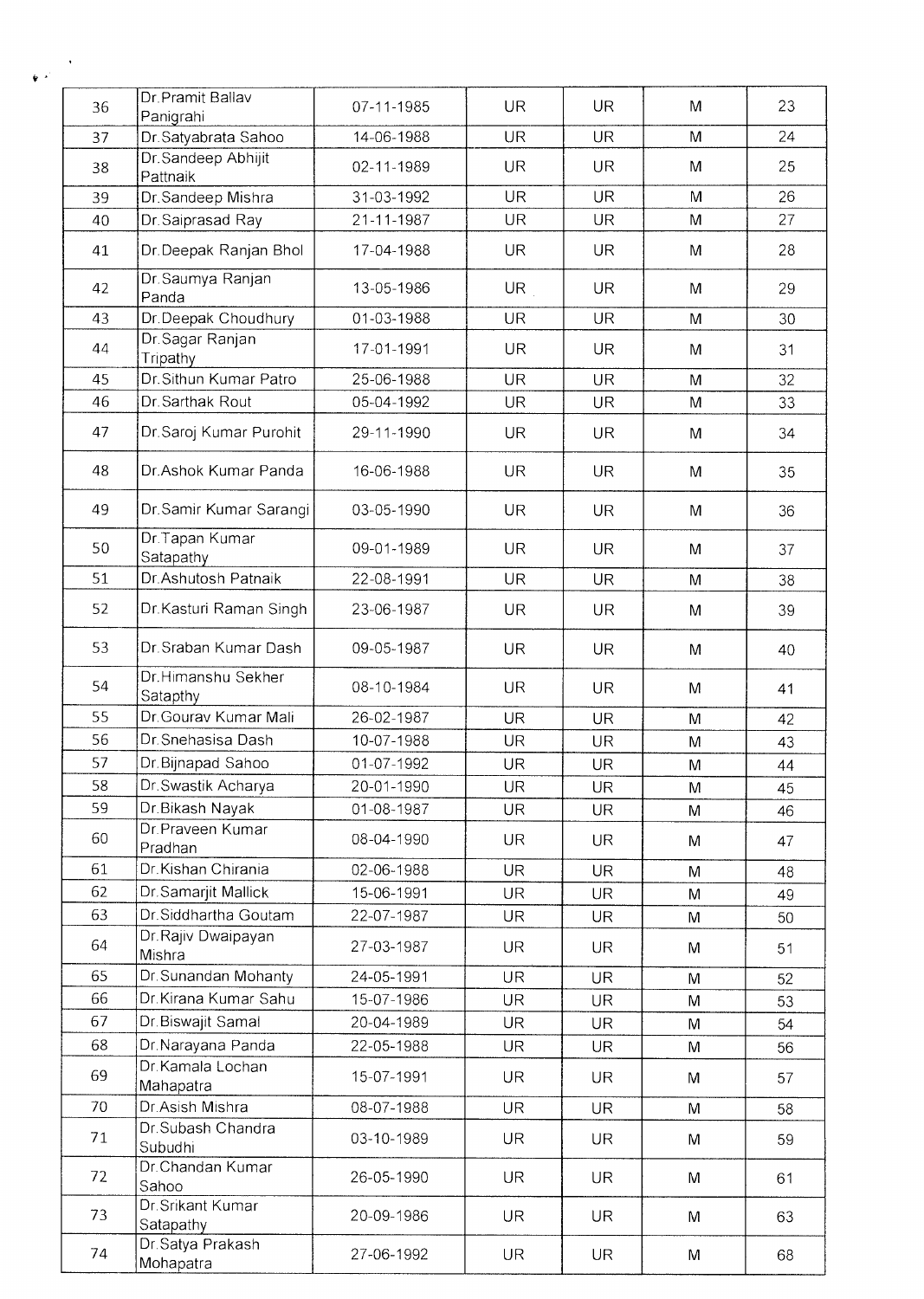|                |                 | Vacancy List for the Counselling to be held on<br>10.05.2018 |
|----------------|-----------------|--------------------------------------------------------------|
| SI.<br>No      | <b>District</b> | Institution                                                  |
| $\mathbf{1}$   | Anugul          | <b>CHC Kaniha</b>                                            |
| $\overline{2}$ | Anugul          | <b>CHC Madhapur</b>                                          |
| 3              | Balasore        | C.H.C Kamarda                                                |
| 4              | Balasore        | <b>CHC Pratappur</b>                                         |
| 5              | Balasore        | <b>CHC Anantapur</b>                                         |
| 6              | Balasore        | <b>CHC Gopalpur</b>                                          |
| 7              | Bargarh         | <b>CHC Attabira</b>                                          |
| 8              | Bargarh         | CHC Dava                                                     |
| 9              | Bargarh         | CHC Bukuramunda                                              |
| 10             | Bargarh         | CHC Bhukta (Amba bana)                                       |
| 11             | <b>Bhadrak</b>  | <b>CHC Dhamnagar</b>                                         |
| 12             | <b>Bhadrak</b>  | CHC Barapada                                                 |
| 13             | Bolangir        | CHC Jamgaon                                                  |
| 14             | Bolangir        | <b>CHC Gudvela</b>                                           |
| 15             | Bolangir        | <b>CHC Muribahal</b>                                         |
| 16             | <b>Boudh</b>    | <b>CHC Kantamal</b>                                          |
| 17             | Cuttack         | <b>CHC Bindhanima</b>                                        |
| 18             | Cuttack         | <b>CHC Niali</b>                                             |
| 19             | Cuttack         | <b>CHC Kanpur</b>                                            |
| 20             | Dhenkanal       | CHC M K Gola                                                 |
| 21             | Dhenkanal       | <b>CHC Jiral</b>                                             |
| 22             | Dhenkanal       | CHCSC Pur                                                    |
| 23             | Dhenkanal       | <b>CHC Beltikiri</b>                                         |
| 24             | Dhenkanal       | <b>CHC K Kata</b>                                            |
| 25             | Ganjam          | <b>CHC Patrapur</b>                                          |
| 26             | Ganjam          |                                                              |
|                |                 | <b>CHC Badagada</b>                                          |
| 27             | Ganjam          | <b>CHC</b> Sorada                                            |
| 28             | Ganjam          | <b>CHC Sheragada</b>                                         |
| 29             | Ganjam          | <b>CHC Dharakote</b>                                         |
| 30             | Ganjam          | <b>CHC</b> Gobara                                            |
| 31             | Ganjam          | <b>CHc Gallery</b>                                           |
| 32             | Ganjam          | CHC Kukudakhandi                                             |
| 33             | Ganjam          | <b>CHC Buguda</b>                                            |
| 34             | Ganjam          | <b>CHC Balisira</b>                                          |
| 35             | Ganjam          | <b>CHC Keluapalli</b>                                        |
| 36             | Ganjam          | CHC Jagannath Prasad                                         |
| 37             | Ganjam          | CHC Bomokai                                                  |
| 38             | Ganjam          | CHC Digapahandi                                              |
| 39             | Ganjam          | CHC Adapada                                                  |
| 40             | Ganjam          | <b>CHC Chikiti</b>                                           |
| 41             | Ganjam          | <b>CHC Girisola</b>                                          |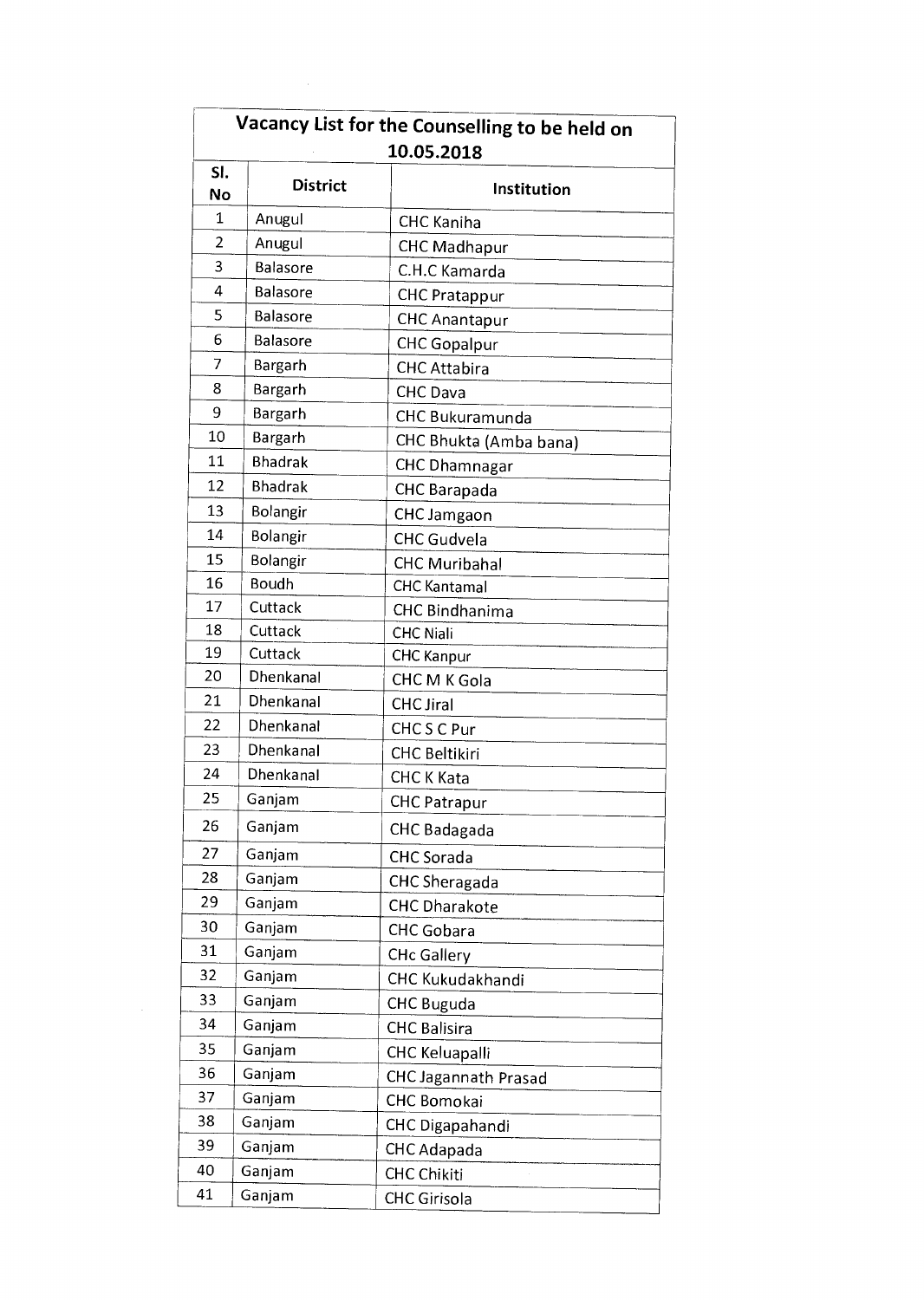| 42 | Ganjam                         | <b>CHC Kodala</b>        |  |
|----|--------------------------------|--------------------------|--|
| 43 | <b>CHC Sumandala</b><br>Ganjam |                          |  |
| 44 | Ganjam                         | CHC Bhatakumarada        |  |
| 45 | Ganjam                         | <b>CHC Purusotam Pur</b> |  |
| 46 | Ganjam                         | <b>CHC Belaguntha</b>    |  |
| 47 | Ganjam                         | CHC Municipentha         |  |
| 48 | Ganjam                         | CHC Kabisurya Nagar      |  |
| 49 | Ganjam                         | <b>CHC Polosara</b>      |  |
| 50 | Ganjam                         | <b>CHC Khalikote</b>     |  |
| 51 | Ganjam                         | CHC Belgaon              |  |
| 52 | Ganjam                         | <b>SDH Hinjilicut</b>    |  |
| 53 | Ganjam                         | <b>CHC Khandadeulli</b>  |  |
| 54 | Ganjam                         | <b>SDH Aska</b>          |  |
|    |                                | <b>CHC Markandapur</b>   |  |
| 55 | Jajpur<br>Jagatsinghpur        | <b>CHC Redhua</b>        |  |
| 56 |                                | <b>CHC Manijanga</b>     |  |
| 57 | Jagatsinghpur                  |                          |  |
| 58 | Jagatsinghpur                  | <b>CHC Naugan</b>        |  |
| 59 | Jharsuguda                     | <b>CHC Mundrajore</b>    |  |
| 60 | Kalahandi                      | <b>CHC Parla</b>         |  |
| 61 | Kalahandi                      | <b>CHC Kalampur</b>      |  |
| 62 | Keonjhar                       | Kesudarpal CHC           |  |
| 63 | Keonjhar                       | Joda                     |  |
| 64 | Kendrapada                     | CHC Indupur              |  |
| 65 | Kendrapada                     | CHC Aul                  |  |
| 66 | Koraput                        | CHC Rabanaguda           |  |
| 67 | Koraput                        | <b>CHC Kundra</b>        |  |
| 68 | Khurda                         | <b>CHC Balugaon</b>      |  |
| 69 | Mayurbhanj                     | <b>CHC Kuliana</b>       |  |
| 70 | Mayurbhanj                     | CHC R.G Pur              |  |
| 71 | Mayurbhanj                     | CHC Gorumahisani         |  |
| 72 | Mayurbhanj                     | CHC SC Pur               |  |
| 73 | Nayagarh                       | CHC, Badapandusar        |  |
| 74 | Nayagarh                       | CHC, Gania               |  |
| 75 | Nayagarh                       | CHC, Madhyakhanda        |  |
| 76 | Nayagarh                       | Khandapada               |  |
| 77 | Nuapada                        | <b>CHC Bhella</b>        |  |
| 78 | Puri                           | <b>CHC Bangurigaon</b>   |  |
| 79 | Raygada                        | CHC K. Singpur           |  |
| 80 | Sonepur                        | Binika CHC               |  |
| 81 | Sonepur                        | CHC Naikenpalli          |  |
| 82 | Sambalpur                      | <b>CHC Govindapur</b>    |  |
| 83 | Sambalpur                      | CHC Jujumura             |  |
| 84 | Sambalpur                      | <b>CHC</b> Laida         |  |
| 85 | Sambalpur                      | <b>CHC</b> Fashimal      |  |
| 86 | Sundargarh                     | <b>CHC Hemagiri</b>      |  |